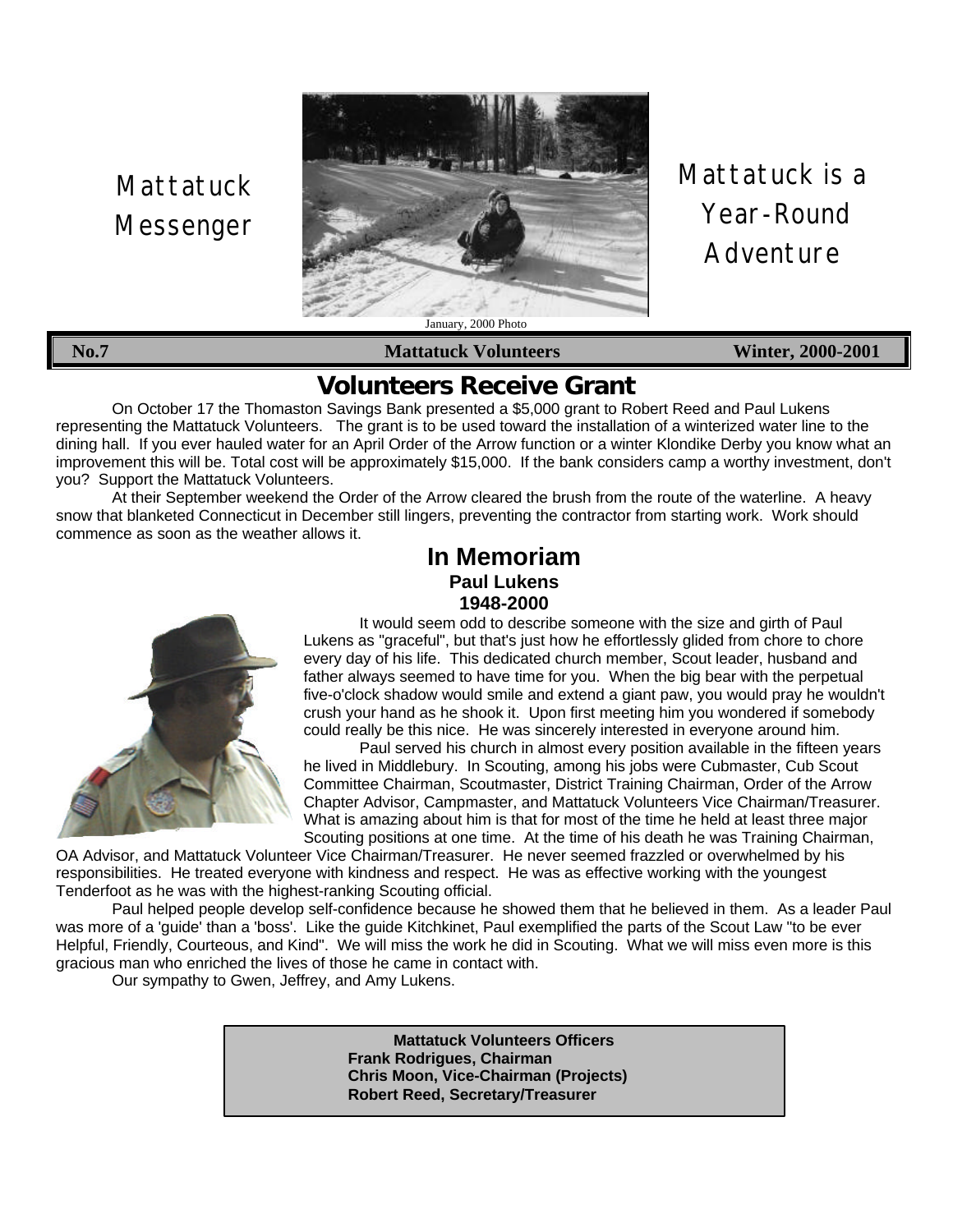**Page 2** Mattatuck Messenger Winter, 2000-2001

### **Where is He Now?**

*Francis Kennedy*

*Central Staff, Provisional, Waterfront Director, Program Director, 1976-1986*

*by Joe LeClair*



The song leader, all six-foot three inches or so, stood straight, and with a strong voice and a serious look on his face announced that we would sing the Coo-Coo song. Knees bent, elbows flailing, hands reaching above his wild curly hair, he leads an audience whose smiles extend ear-to-ear.

If you are 25 to 35 years old and you attended Mattatuck as a boy, chances are one of the most unforgettable characters is Francis Kennedy. An Eagle Scout from Troop 52, Oakville, Fran was skilled in all phases of Scouting. He could have excelled in any department. Among his memories…

*"I remember the afternoon I approached the camp director, Tom Horan, and, forgetting that I was merely a 13-year-old Counselor in Training, I asked Tom if I*

*could assume the job of program director for the following season. He laughed for a long while, but kindly told me that, while it might very well take a few years, it wasn't entirely out of the question.*

*" I recall the morning Bob Nastri, provisional scoutmaster, asked me if I liked my job as a 14-year-old office clerk, as I was sweeping the front steps of Tuttle Lodge. Despite my responding "yes", he announced to Fran Morrow, the Camp Business Manager, that he was "taking (me)" for the provisional staff. Bob and a small band of merry provisional staff hoisted my belongings, and me, over their shoulders and whisked me away me to Polaris. Fran Morrow's animated insistence that "Bob couldn't just do that" seemed to have gone unheard, because I didn't see the office again for years!*

Fran Kennedy served on National Camp School aquatics staff two years, was Assistant Camp Director of Camp Tadma in 1988, and Tadma's director in 1989. A graduate of Southern Connecticut, Central Connecticut, and the UCONN, he has a Masters in Education. He, his wife Nicola, and sons Daniel (6) and James (2) live in Tolland, Connecticut. After teaching for ten years and assistant principal for three years, he became Principal of Stafford High School in 1996.

Fran visited camp in July, and had this to say about his visit*… "I returned to camp for the dedication of Tom's Way and was delighted, but not surprised, that camp is as beautiful and well groomed as ever. My oldest son, Daniel, accompanied me and the superb Wednesday night campfire program thrilled us. While he had heard most of the songs before (my household's lullabies), his interest in camp was nonetheless catalyzed by the zany staff (God help me). Now he constantly wants me to tell him about camp even though I'm rapidly running out of camp legends to share with him. Regardless, I will withhold the chapters on the adventures of Chris Moon and Rob Reed, because stories such as Trapper's tree and Chief Tobe's well are so much more believable."*

# **Silver Beaver Award Recipients, 2000**

Mattatuck and Blue Trail Districts were well represented at the annual Connecticut Rivers Council Scouters' Recognition Dinner held at the Aqua Turf in Southington October, 23. A large group of Scouters were on hand to congratulate the recipients of the council's highest award to a volunteer leader, the Silver Beaver Award. Among the thirteen people receiving the award were 30-year Mattatuck staffer Chris Moon, former Camp Director Bob Udell of the Tunxis District, Blue Trail District Chairman Bill Fitzpatrick, Bethlehem Scoutmaster Blair Albrecht, and Troop 102 Assistant Scoutmaster Charles Doback. We had the pleasure of seeing former Cheshire Troop 51 Scoutmaster and Long Rivers Council Commissioner Dick Williams, who traveled from East Aurora, NY to help honor some old friends.

### **Thank you to everyone who has contributed to support camp and this newsletter. If you haven't sent a check, it's not too late. You can support our work by sending a contribution to: Mattatuck Volunteers, CT Rivers Council, BSA 127 Scott Road Waterbury, CT 06705 Bob Udell….A Scouters' Scouter**

It was wonderful to see Bob Udell recognized with the Silver Beaver Award in October. Mr. Udell, Mattatuck Camp Director in 1971 and 1972, became an active volunteer in the Tunxis District upon his retirement from professional Scouting. He served as District Chairman and Vice Chairman, was President of Torrington Area Council of Churches, was an AARP driving instructor, Vice President of Northwest Community Council, Chairman of the Pastor/Parish Relations Committee at his church, and volunteered with the Lions Club, Jaycees, and Rotary Club.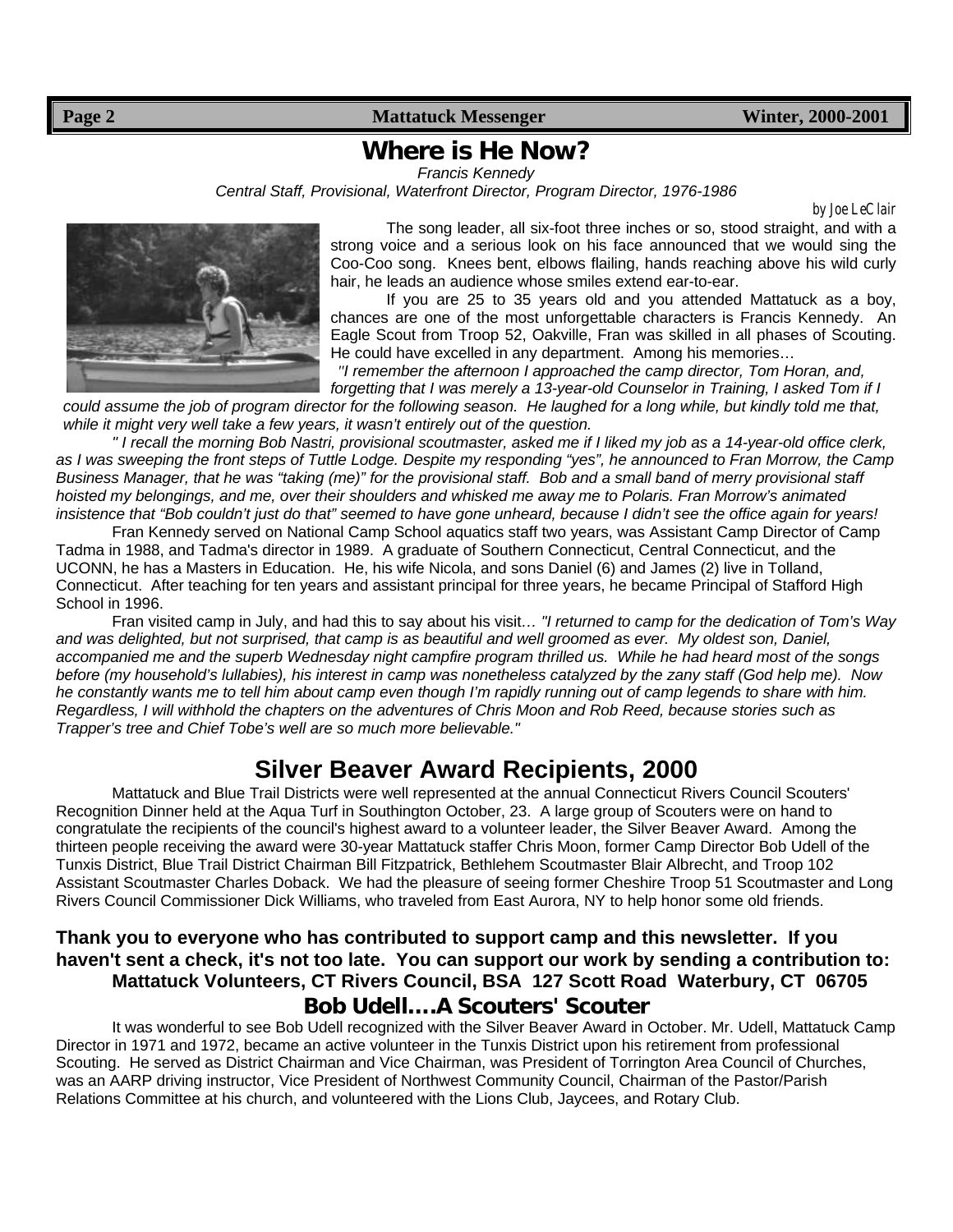# **The Lorenz File**

*Part 4 of a series from Dick Lorenz, Waterfront Staff, and 1968- '69* I also am introduced to Bob the Ranger, his truck, (a Dodge "Power Wagon") and his dog "Tonka". The dog is a huge German Shepherd. Thank heaven he's well trained. He goes with Bob everywhere. A word from Bob, and Tonka is in the back of the truck, ready to go wherever. I find out how well he's trained one night.

We've been given the task of turning out the lights in the parking lot. By whom I forget, and it doesn't matter. We look everywhere. Light poles, shacks, around the parking lot, even around the ranger's house. Maybe the switch is in the ranger's garage, someone suggests. It's locked. Maybe we can open it somehow. We shine our flashlights around trying to find the latch. We shine the lights inside the garage on the wall to see if there IS a parking lot light switch. One of our lights drifts down to the backside of the garage door. There, on the floor waiting for us to open the door, quiet, tail NOT wagging, sits Tonka. Sorry, Harold, but the lights stay ON tonight.

Bob's operation of his truck I have yet to figure out. It looks new but it seems to have just one gear. 3rd? 4th? Whatever, Bob uses that gear ALL THE TIME! The engine lugs something horrible on pulling away from a stop. But surprisingly Bob never stalls the beast. One of life's lasting mysteries.

Bob himself is not a whole heck of a lot older that we are. I don't have a lot of interaction with him in my job but he seems a right guy. I interact more with his son. We take him out on the lake and during some free time we go on turtle hunts on the far end of the second lake. This is something I enjoy and am good at as I have done this for so long on the back pond at home. We catch a lot of turtles. We also pick the berries on the south side of second lake. No stomach aches yet! Some of the most pleasant moments I've ever had were in a canoe on the second lake on a warm summer evening, picking berries.

#### **Have a story to tell? Have a suggestion for a future article? Your input into this newsletter is most welcome. Contact Joe LeClair, 108 Chipper Road, Waterbury, CT 06704** ileclair@snet.net*.*

#### *Recent projects at Camp Mattatuck…*

- The Order of the Arrow cleared the path for the winterized waterline that will be installed in the dining hall and health lodge. Some of the Scouts got poison ivy along the way to make the project memorable. Alan Chartier and Chris Moon later did some final prep work on the path.
- Under the leadership of Chris Moon a small group of Volunteers removed shingles from the roofs of the two buildings at the Christmas tree farm so the local fire department could burn the buildings. They also stripped linoleum from the floors to reduce harmful fumes emitted by the fire.
- Ron Plourde finished the interior of the Cook's Cabin. The new look is brighter and cleaner, and features a new shower, new front door, interior walls, and floor.
- Chris Moon, Ryan Connelly, and Marc Moody applied polyurethane to the new woodwork at Hess and Mohawk.

### **Order of the Arrow News**

**Former Lodge Chief Paul Dabkowski of Middlebury was elected Chapter Chief of the Mattatuck Chapter, Order of the Arrow. Other officers are Vice Chief Justin Clair, Treasurer Eric Burdett; Secretary, Josh Sedlock; Lodge Representative, Joe Calvoe. We wish the new officers well. The Chapter hosted a successful Lodge Conclave in September. Matthew Plourde and Jeremy Gannon were two of thirteen Lodge members to be awarded the Vigil Honor. One of three gentlemen to receive the Founders Award in September was Paul Lukens, who passed away in November. Recently named Chapter Advisor to replace Paul is Tim Fedor of Middlebury. The Order of the Arrow is one of strongest supporters of Camp Mattatuck. We wish Tim, Paul and the rest of the officers good luck.**

*OA Dates…*

*April Weekend…April 21-23, 2001 June Weekend…June 15-17, 2001 Sept. Weekend…Sept.7-9, 2001*